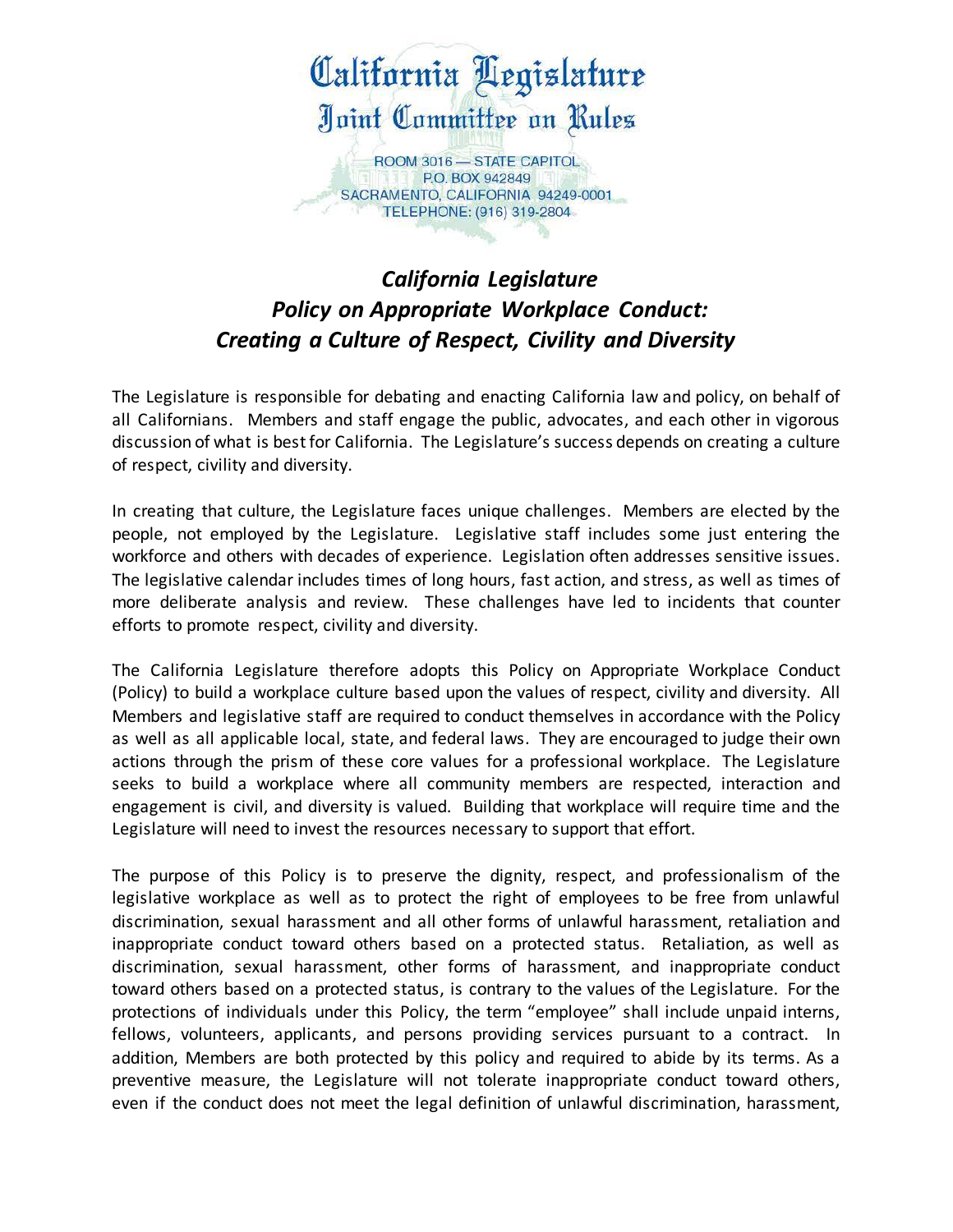or retaliation. The Legislative Counsel's Legislative Workplace Conduct Unit ("Workplace reports of inappropriate conduct. All legislative employees are responsible for conducting themselves in accordance with this Policy and its associated procedures. Violation of the Policy and/or procedures will lead to prompt and appropriate remedial action. Appropriate action may not always be disciplinary in nature. Conduct Unit") accepts all reports of inappropriate conduct, but will focus its investigations on conduct related to a protected class. Each house's human resources unit will address other includes a broad range of actions to promote a culture of respect, civility, and diversity, and

may not always be disciplinary in nature.<br>Inappropriate conduct toward others is any physical, verbal, or visual conduct based on or because of sex, gender, gender identity or expression, race, color, ancestry, religious creed, national origin, age (40 and over), physical or mental disability, sexual orientation, marital status, military or veteran status, medical condition, genetic information or any other would be considered inappropriate for the workplace. This Policy prohibits inappropriate conduct by coworkers and third parties, as well as supervisors and managers, with whom the employee comes into contact. characteristic protected by state or federal employment law when such conduct reasonably

employee comes into contact.<br>This provision is intended to prevent inappropriate conduct based on a protected status before actionable state and/or federal standards of severe or pervasive conduct to violate this Policy. conduct that violates this Policy and provide grounds for response. Similarly, the conduct need not be unwelcome to the party against whom it is directed; if the conduct reasonably would be considered inappropriate for the workplace, it may violate this Policy. Depending on the facts, it becomes unlawful discrimination or harassment. As such, the conduct need not meet legally An isolated derogatory comment, joke, racial slur, sexual innuendo, etc., may constitute the relevant house's response may include counseling, training or other corrective action up to and including termination of employment of staff or suspension or expulsion of a Member.

 Conduct which violates this Policy may take many forms and includes, but is not limited to, slurs, jokes, statements, gestures, pictures, or cartoons that relate to a protected class, such as those that have a racial, sexual, disability-related, religious, age or national origin connotation, or derogatory comments about religious differences and practices. Specific examples of conduct which may be found to violate this Policy are:

- 1) Offering employment benefits in exchange for sexual favors.
- 2) Making or threatening reprisals after a negative response to sexual advances.
- 3) Verbal sexual advances or propositions; or pressuring or repeatedly asking an employee for dates.
- 4) Visual conduct: leering, sexual gestures, or a display of offensive images, objects, pictures, cartoons, calendars or posters that has a derogatory connotation to any protected class.
- 5) Verbal conduct: degrading or derogatory comments, epithets, slurs or jokes that have a derogatory connotation to any protected class; frequently questioning someone about his or her personal life or speculating about his or her sex life.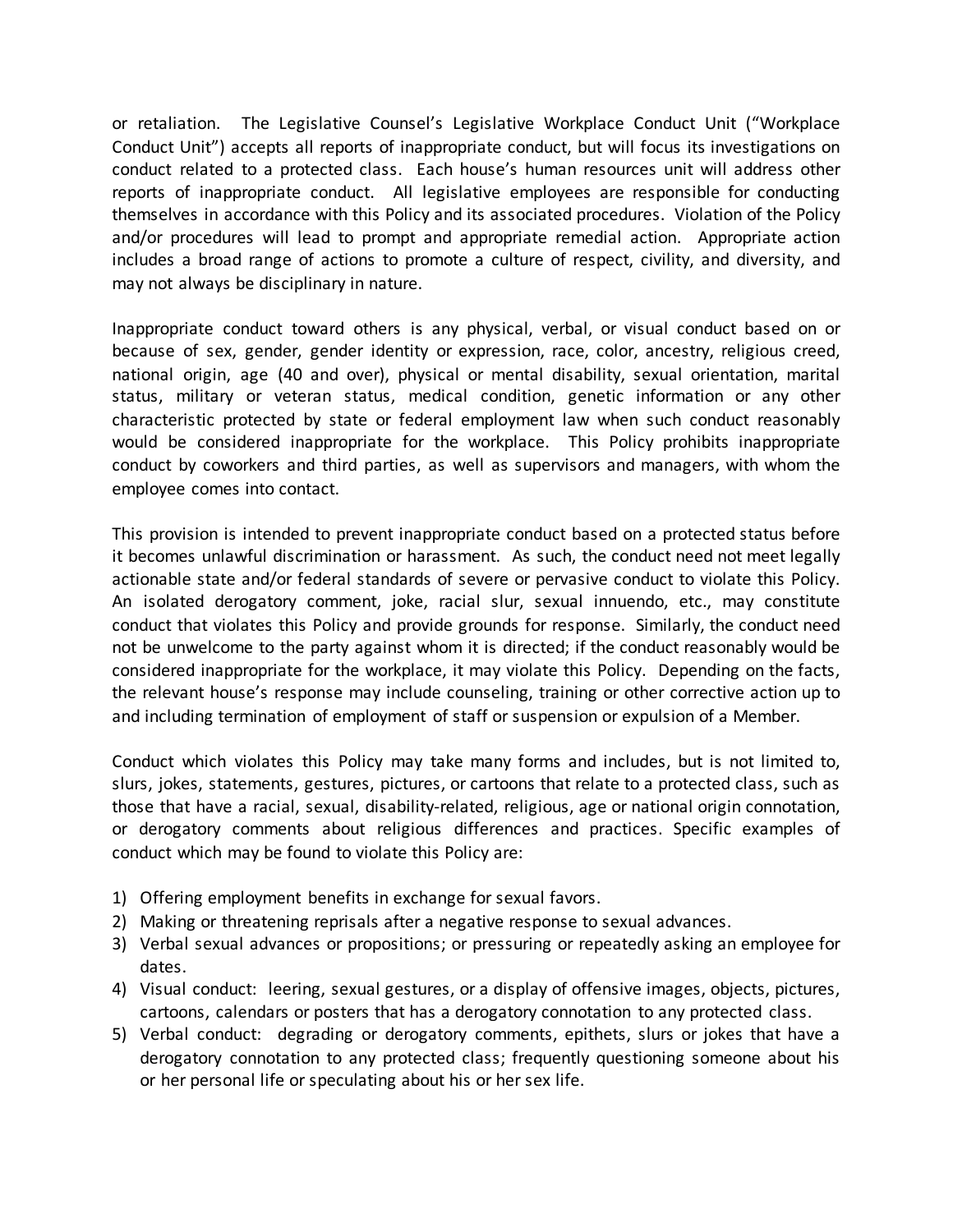- 6) Written conduct: suggestive or obscene letters, notes, electronic mail messages, or invitations, or similar written conduct that has a derogatory connotation to any protected class.
- 7) Physical conduct: unwelcome touching, assault, or impeding or blocking normal movement.
- 8) Other unwelcome conduct based upon any protected class which is unbecoming of Members and staff and that creates an intimidating, hostile or offensive work environment.

 The procedures associated with this Policy support the Legislature's movement toward a workplace culture of respect, civility and diversity. Each complaint will receive a timely response and will be investigated timely and impartially by qualified personnel. The Workplace progress. Conduct Unit will receive, document, and investigate complaints, and track them for reasonable

progress.<br>Employees do not have to complain to their direct supervisor, but may go directly to the Workplace Conduct Unit. Employees may also go to Human Resources or any supervisor in their house. Supervisors (including Members) must report any complaints of misconduct to the Workplace Conduct Unit immediately so that the complaint can be resolved. All employees are strongly encouraged to report any violation of this Policy to the Workplace Conduct Unit. All legislative employees and Members are responsible to fully and honestly cooperate in any investigation by either house's Human Resources Department or the Workplace Conduct Unit.

 No one may retaliate against an employee for complaining about a violation of this Policy or for participating in an investigation.

participating in an investigation.<br>The procedures for investigation by the Workplace Conduct Unit provide details for independent assessment and investigation of complaints, and an independent panel to make findings related to alleged violations of the Policy. The Workplace Conduct Unit and the independent panel will conduct a fair, timely, and thorough investigation that reaches reasonable conclusions based on the evidence collected. The Workplace Conduct Unit and the whether the Policy has been violated and the appropriate response that will promote a workplace culture of respect, civility and diversity. independent panel will close investigations in a timely manner. Each house will have responsibility for considering the panel's findings and recommendations, and determining

 Confidentiality of the process encourages reporting, and the Legislature will work to maintain consistent with this Policy. The Legislature, however, is a public body. In balancing the interests in confidentiality and transparency, the Legislature will maintain the confidentiality of these personnel matters, except as follows: Certain documents will be released in cases where the panel determines that facts related to sexual harassment claims have been substantiated has determined that the allegations are well-founded based on the independent panel's findings. The documents to be released will be the claim filed and the letter provided to the subject of the investigation, which will include a summary of the panel's factual findings. All the confidentiality of the investigation and determination process to the extent possible and against a member or a high-level legislative employee, and the house has imposed discipline or